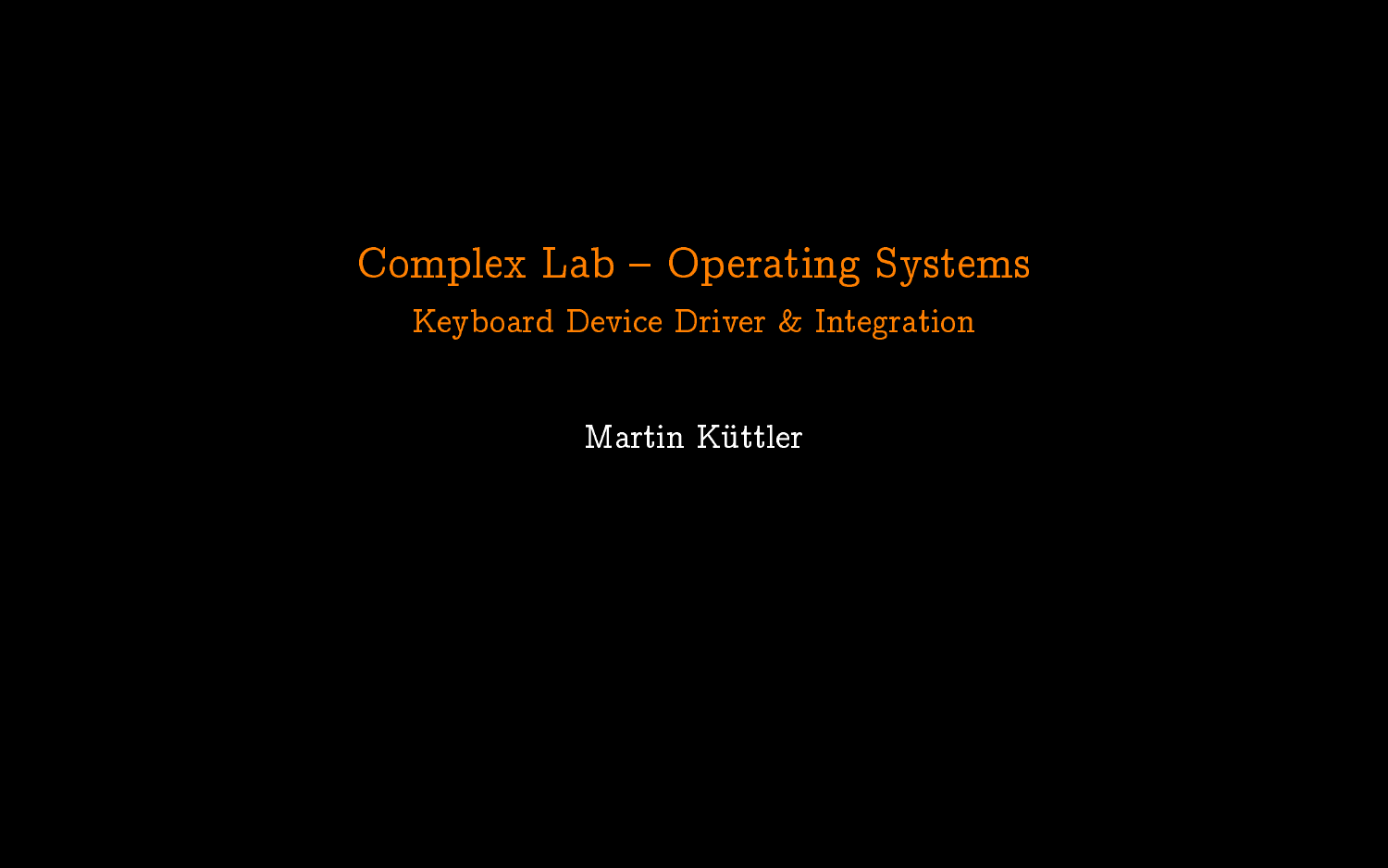#### We are here

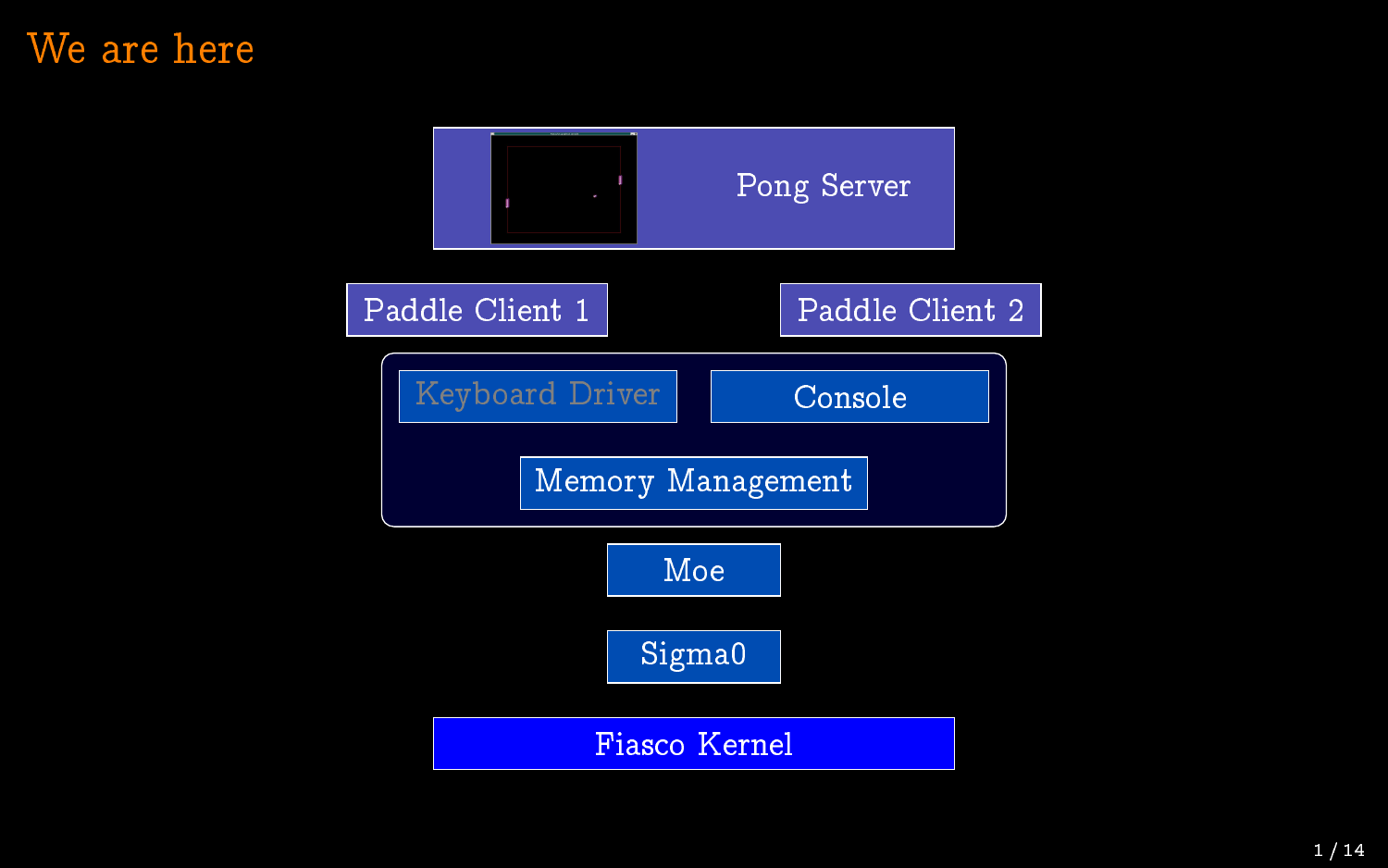# Today's goal

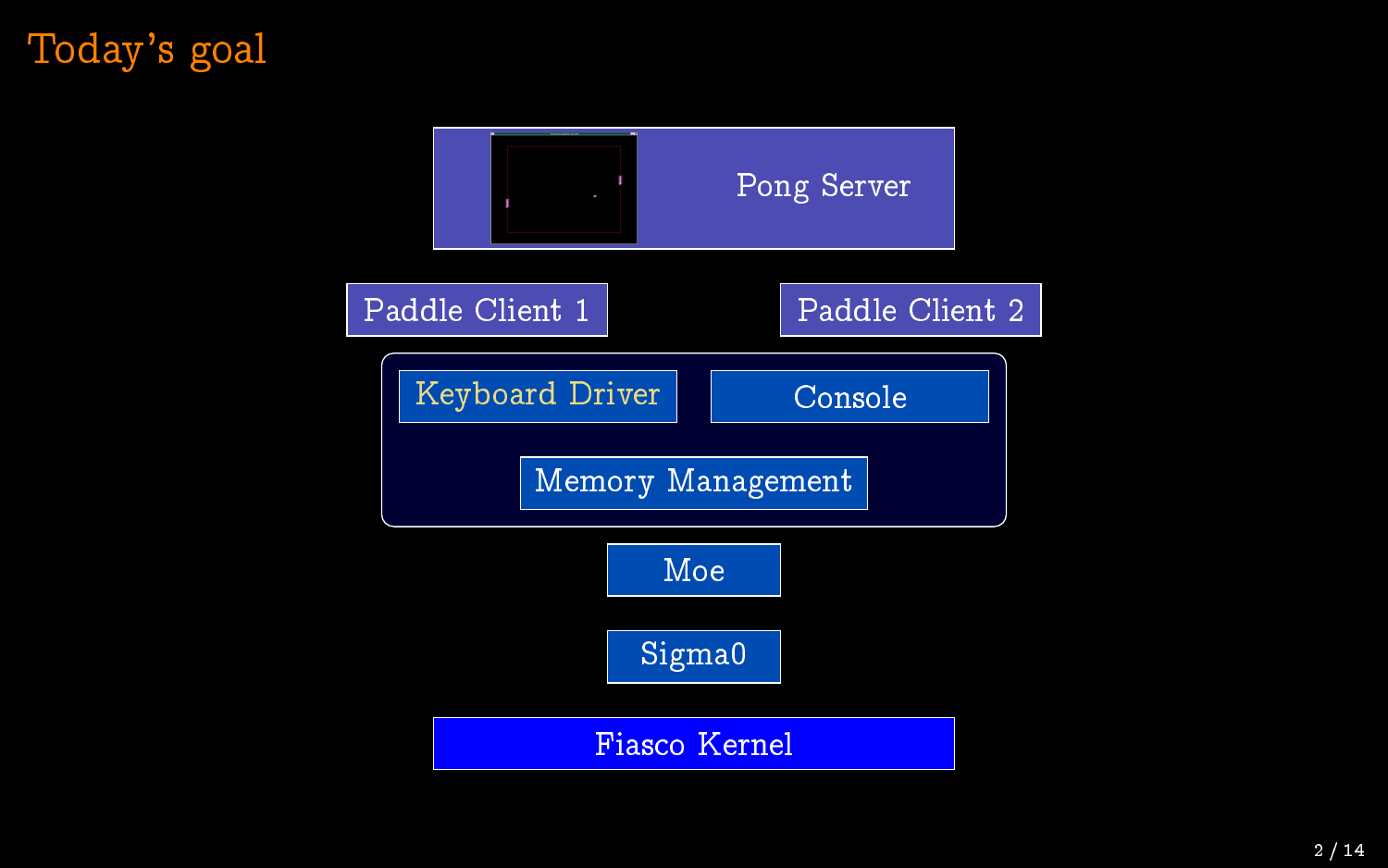# PS/2 Keyboard Controler



Source: http://wiki.osdev.org/"8042"\_PS/2\_Controller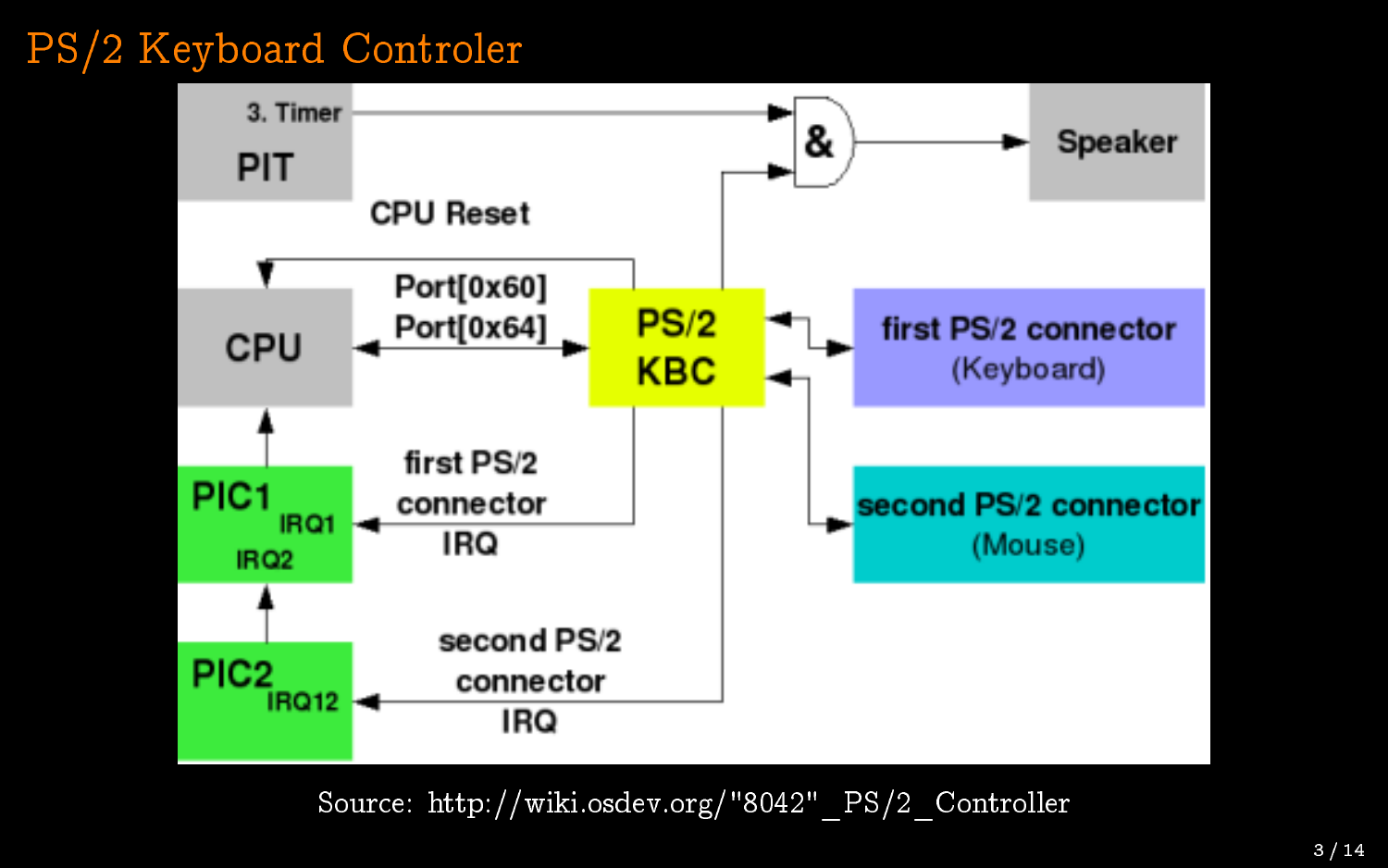## Driving the keyboard

 $\triangleright$  Subscribe to interrupt 0x1.

 $\triangleright$  On interrupt:

- Read scan code from  $I/O$  port  $0x60$  (inb  $0x60$ )
- $\blacktriangleright$  Translate scan code into key code and action
- $\blacktriangleright$  Wrap a server interface around it, and you're done.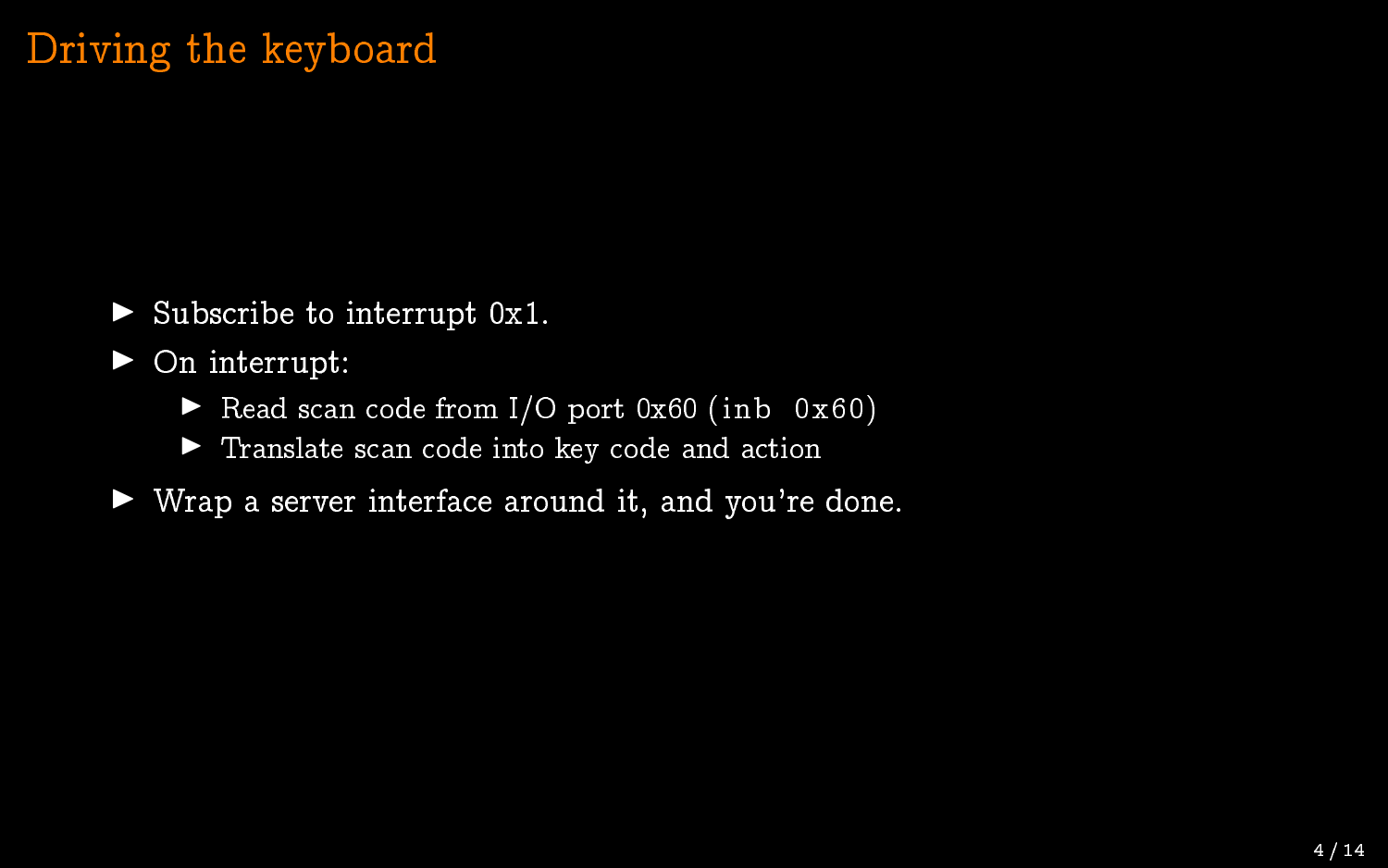#### Getting access to the IO port

Add to x86-legacy.devs (inside outer function)

```
PS2 = Hw.Device ( function ()
  Property.hid = "PNPO303";Resource.iop1 = Res.io(0x60, 0x60); -- PS/2 device 1
  Resource.iop\overline{2} = Res.io (0 \times 64, 0 \times 64); - PS/2 device 2
  Resource.inq1 = Res.inq(1, 0x000000);Resource.irq2 = Res.irq(12, 0x00000);
end );
```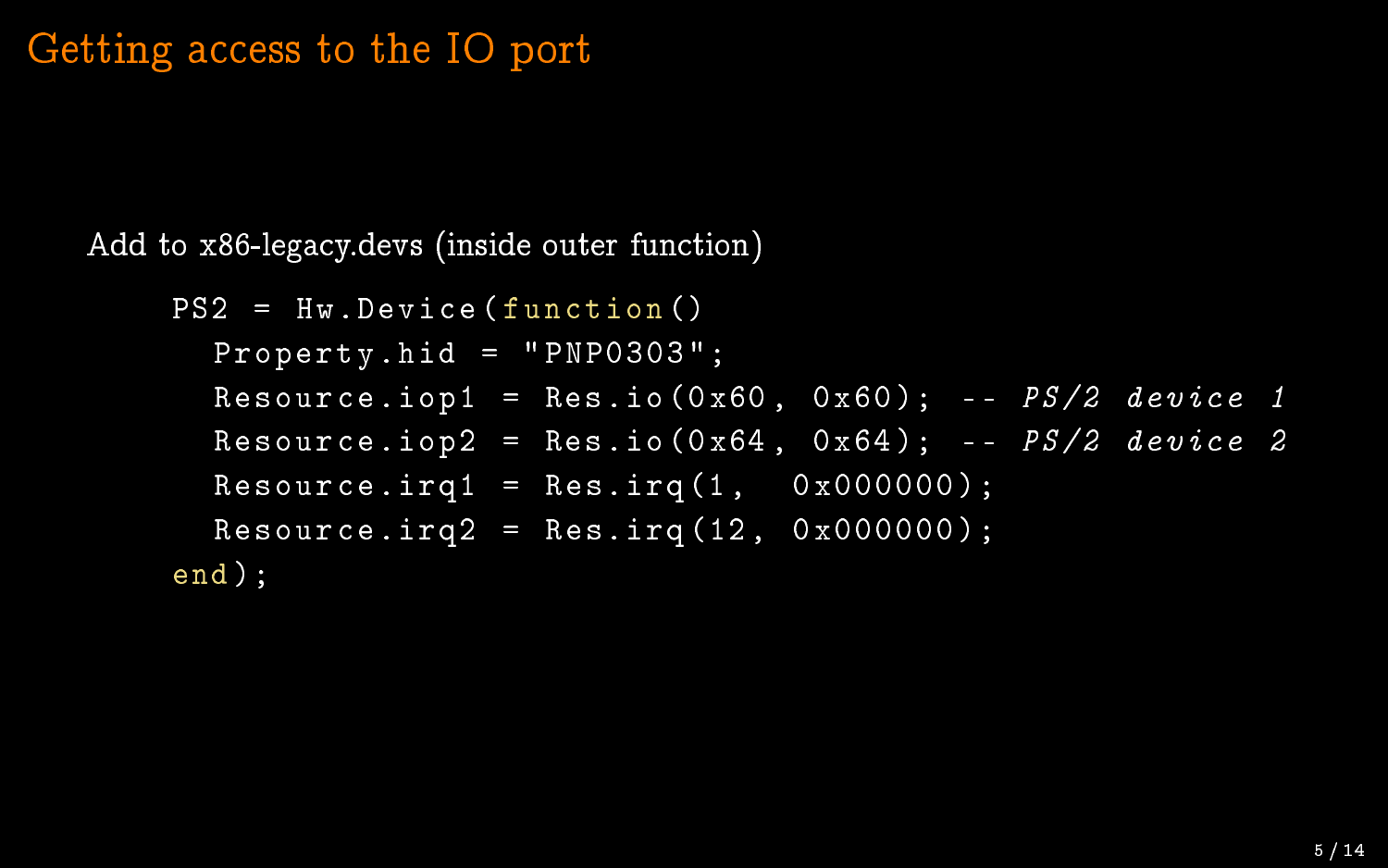The following is already in x86-fb.io (and probably shouldn't be called gui, feel free to rename).

```
Io.add_vbus ( " gui " , Io.Vi.System_bus
{
  ps2 = wrap(hw:match("PNPO[3F]??");
})
```
Then give IO a server cap (called gui) to a gate, and give the client cap to your keyboard server (called vbus).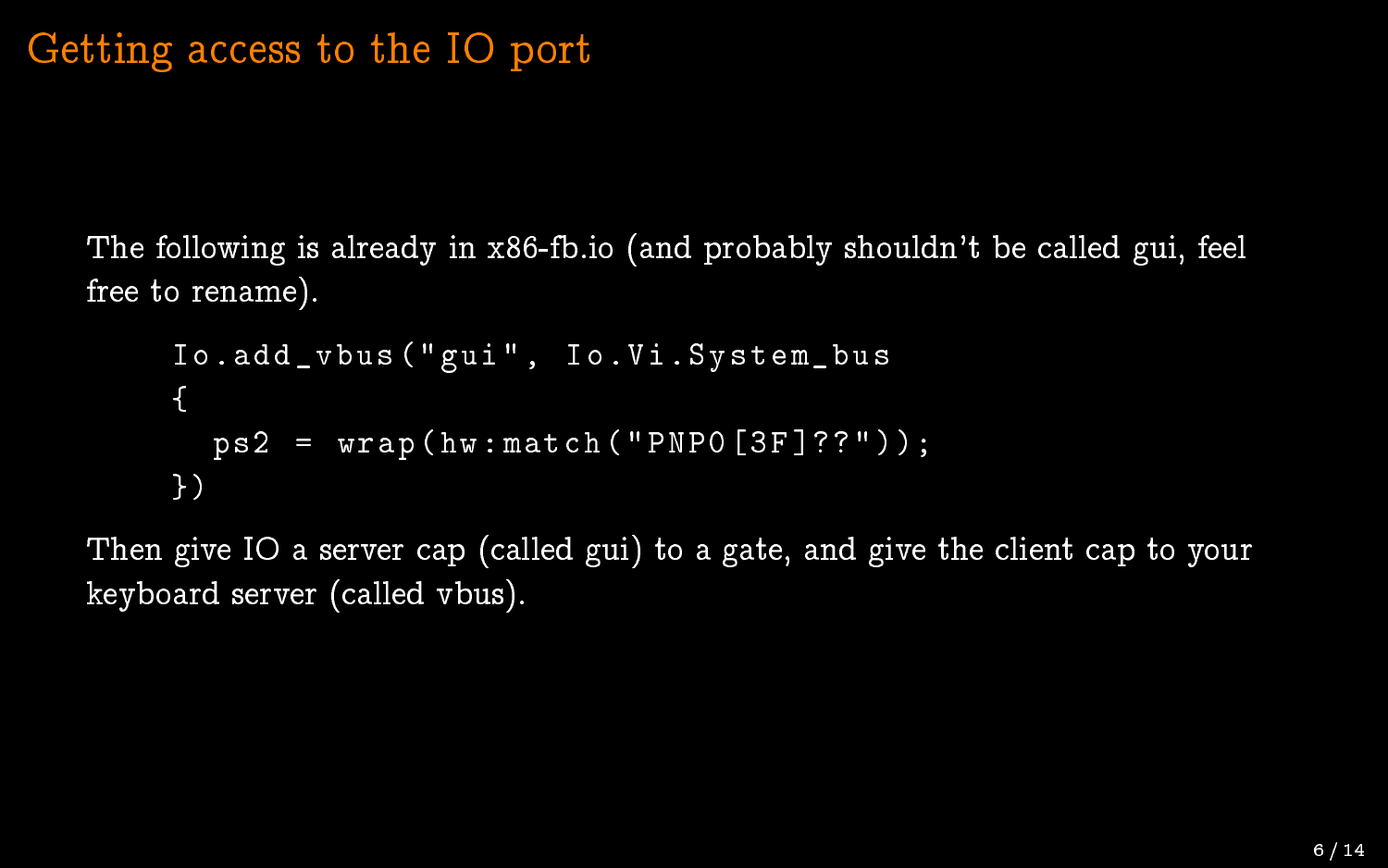#### How to handle irqs and ioports in C

- For irqs look at pkg/examples/sys/isr (it's C, you can figure out the  $C++$ interface)
- $\blacktriangleright$  Request io port from vbus: 14io request io port ( 0 x60, 1)
- $\blacktriangleright$  Read value from io port (after you received an interrupt):  $14$ util  $\frac{1}{10}$  n 8 ( 0 x 60 )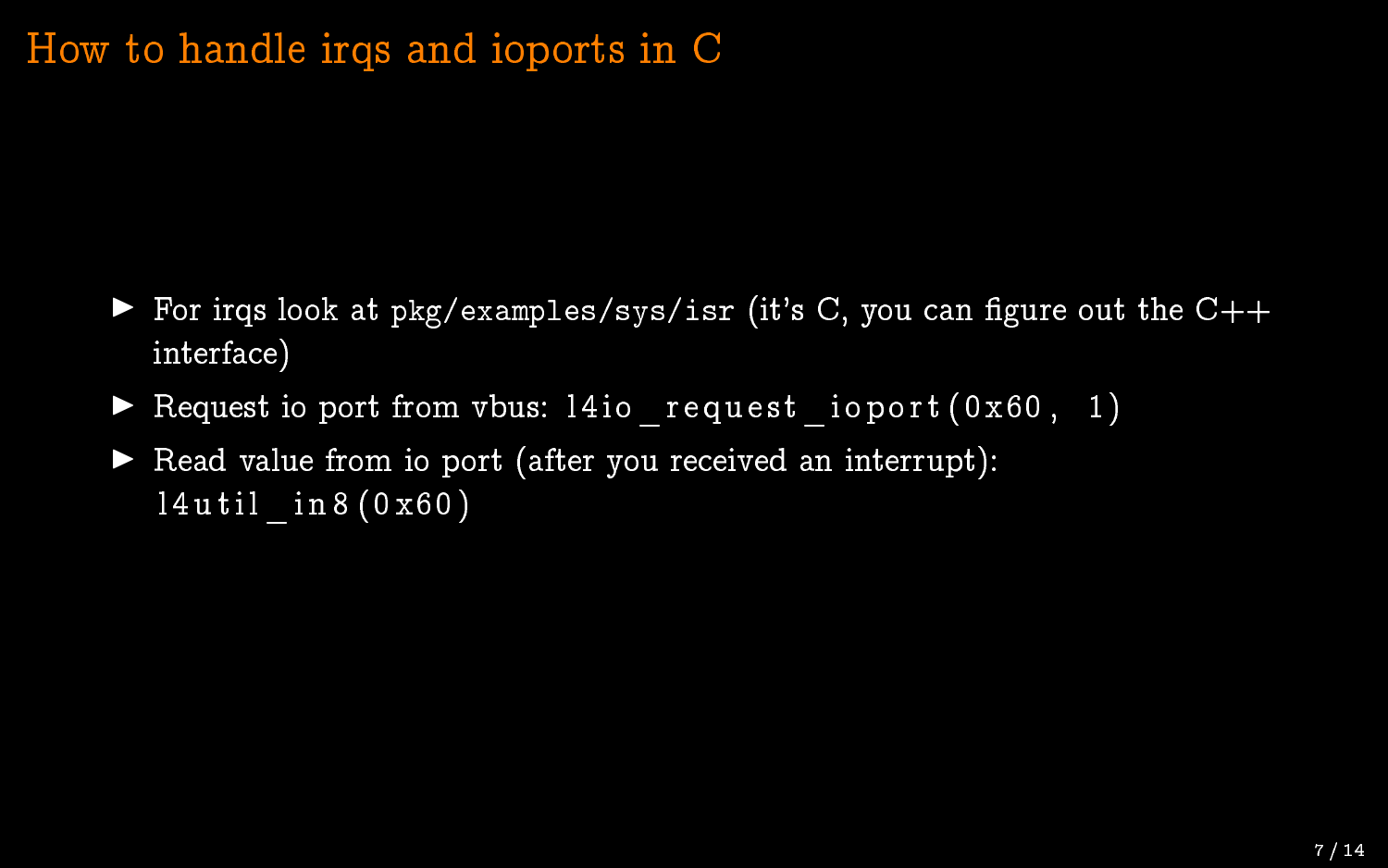# Assignment, part 1

- $\blacktriangleright$  Build a working keyboard server.
- $\triangleright$  You already have working pong clients in src/l4/pkg/pong/examples.
- $\blacktriangleright$  Modify the pong clients to be controllable by keyboard, with different controls.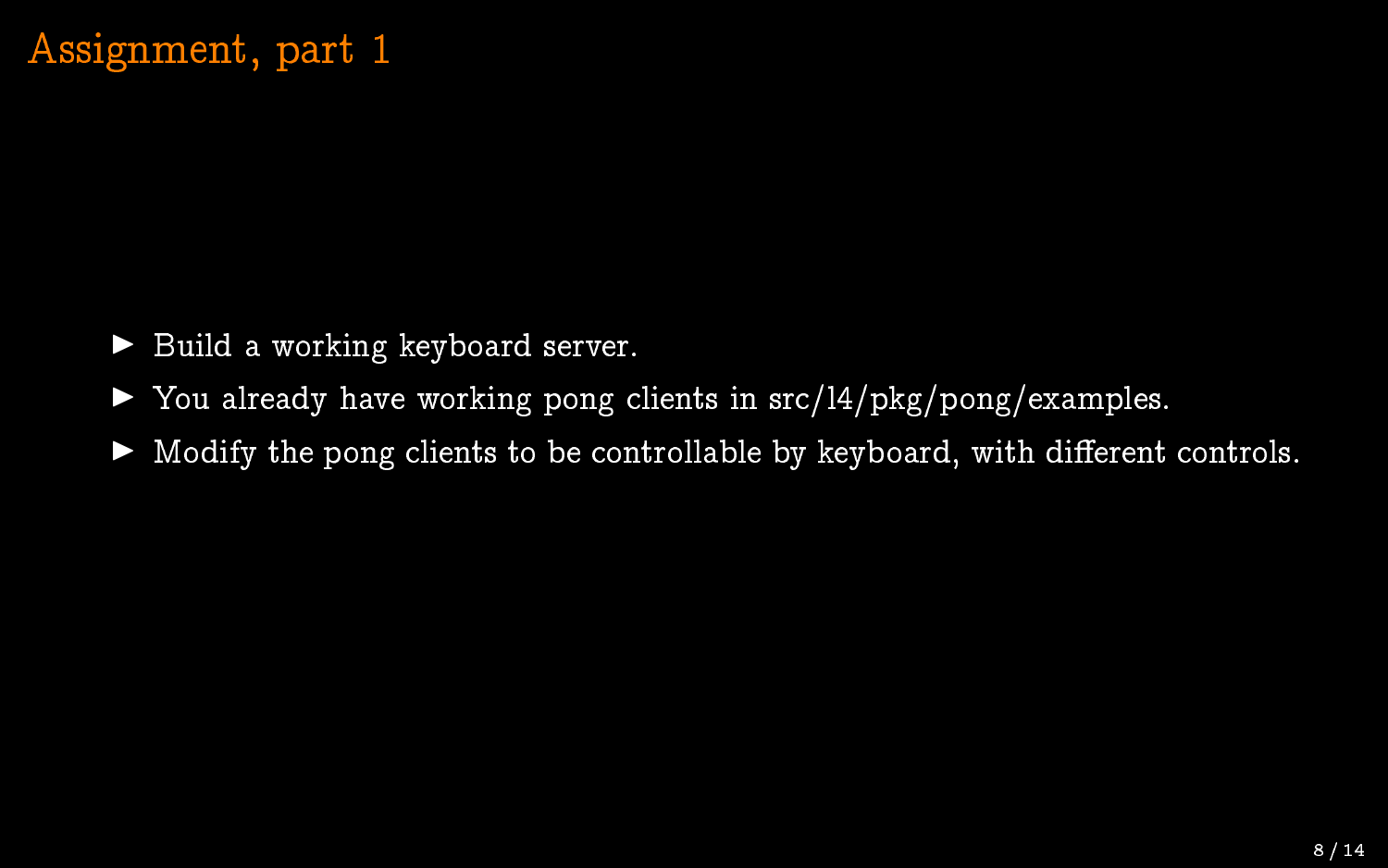- $\blacktriangleright$  Now there are two programs that can draw: pong and the console, so we need to multiplex graphics.
- $\triangleright$  One of them should render into physical framebuffer, while the other renders into plain memory.
- ▶ You will need a dataspace server that serves both clients.
- $\blacktriangleright$  For switching, that server will unmap both dataspaces and remapped them in reverse order.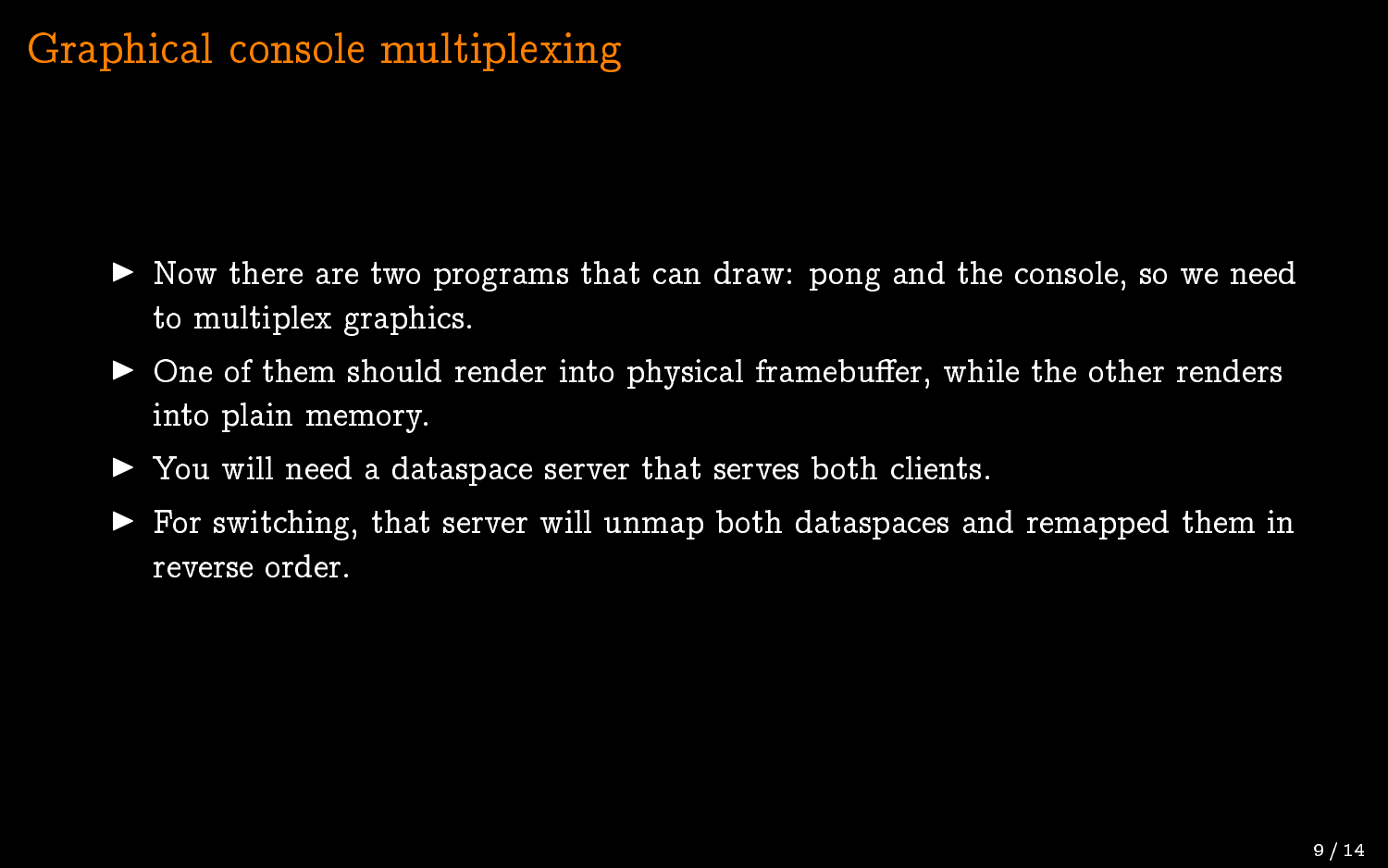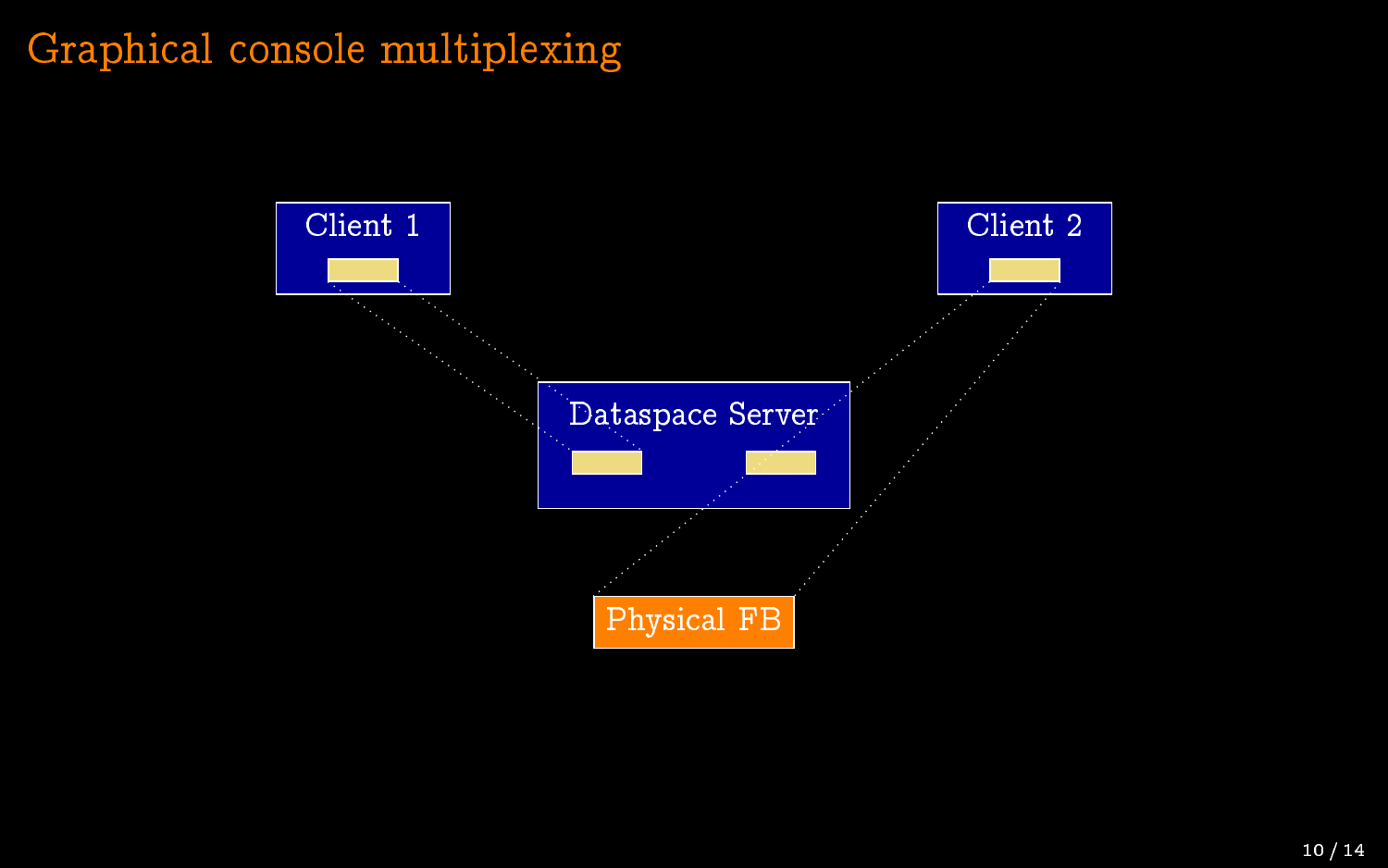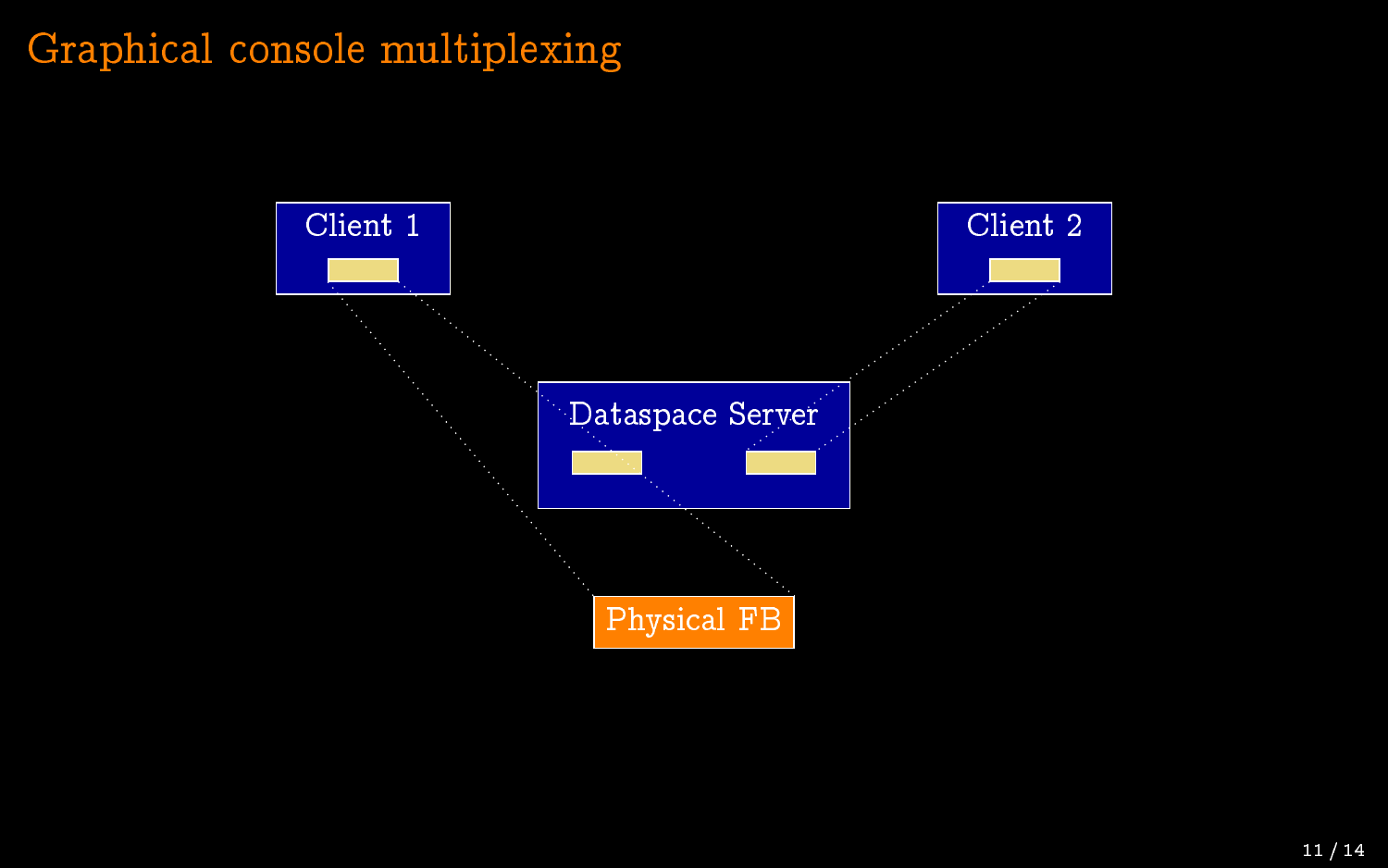#### ▶ Your server will need to

- $\blacktriangleright$  hand out two capabilities to frame buffers (i.e. to gates, that you respond on)
- $\blacktriangleright$  implement the frame buffer interface as defined in src/l4/pkg/l4re-core/l4re/include/video/goos,
- $\triangleright$  implement dataspaces as defined in src/l4/pkg/l4re-core/l4re/include/dataspace
- In Have a look at  $src/l4/pkg/l4re-core/l4re/util/include/dataspace$  svr for a nearly complete dataspace implementation.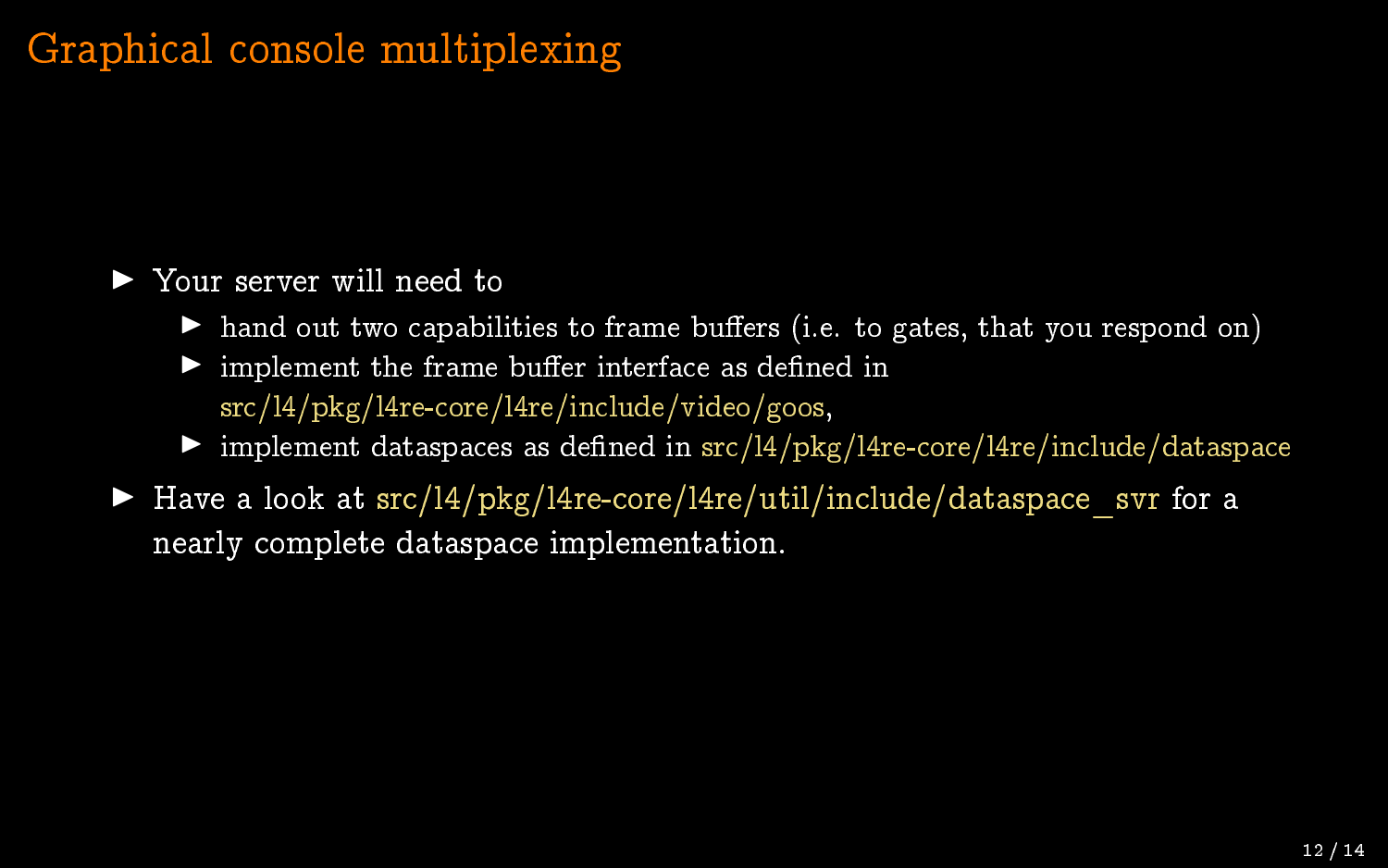#### Switching Console Clients

- 1. User indicates a client switch.
- 2. Unmap physical FB from client.
- 3. Make client's FB point to a virtual copy.
- 4. Unmap new client's virtual FB.
- 5. Copy new client's virtual data into physical FB.
- 6. Make new client's FB point to physical FB.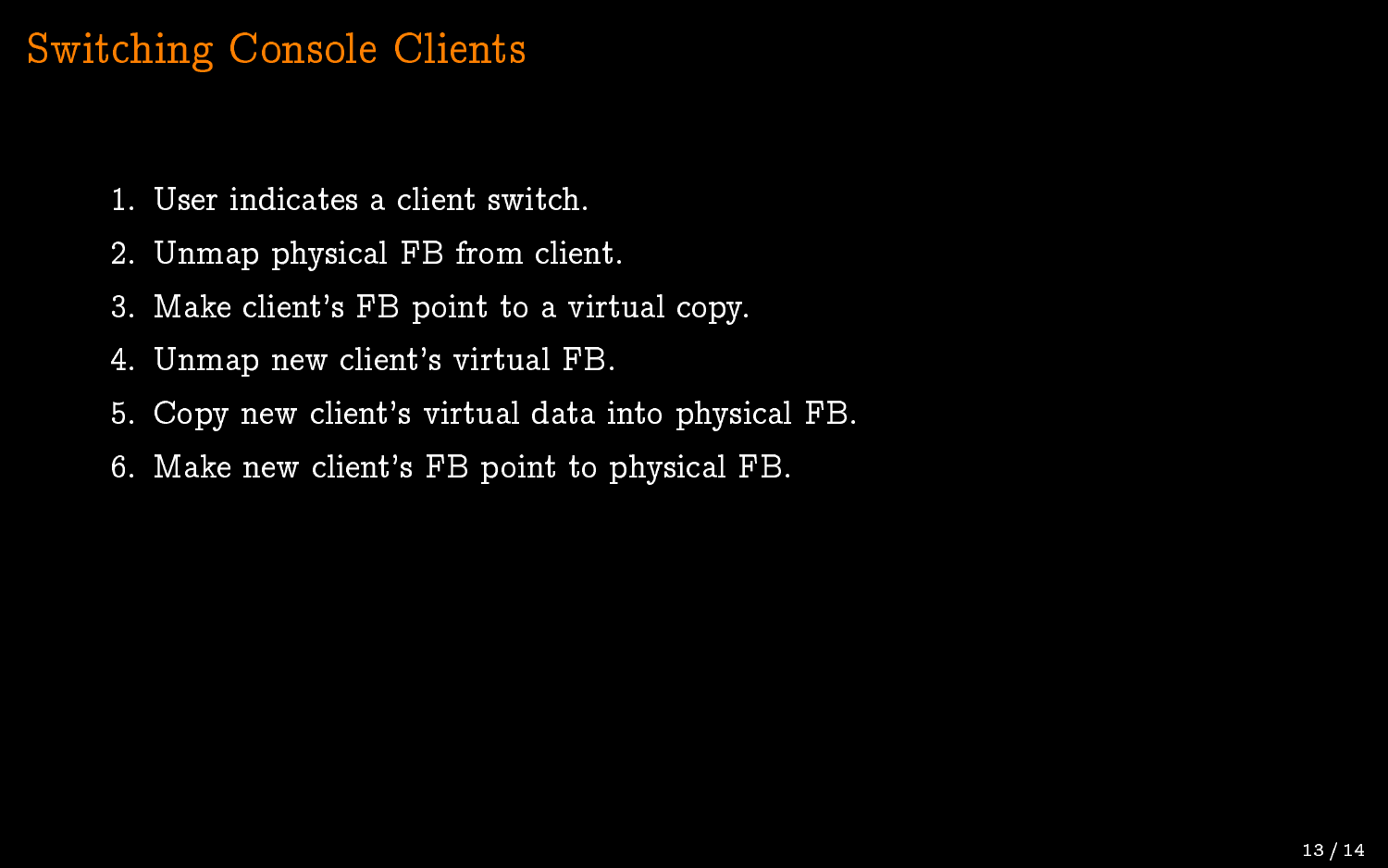#### Switching Console Clients

- 1. User indicates a client switch.
- 2. Unmap physical FB from client.
- 3. Make client's FB point to a virtual copy.
- 4. Unmap new client's virtual FB.
- 5. Copy new client's virtual data into physical FB.
- 6. Make new client's FB point to physical FB.

There is a race condition here:

- Between steps 2 and 3 the client might draw, raise a page fault, and get the physical pages mapped back.
- $\triangleright$  You will need to handle that in your implementation.